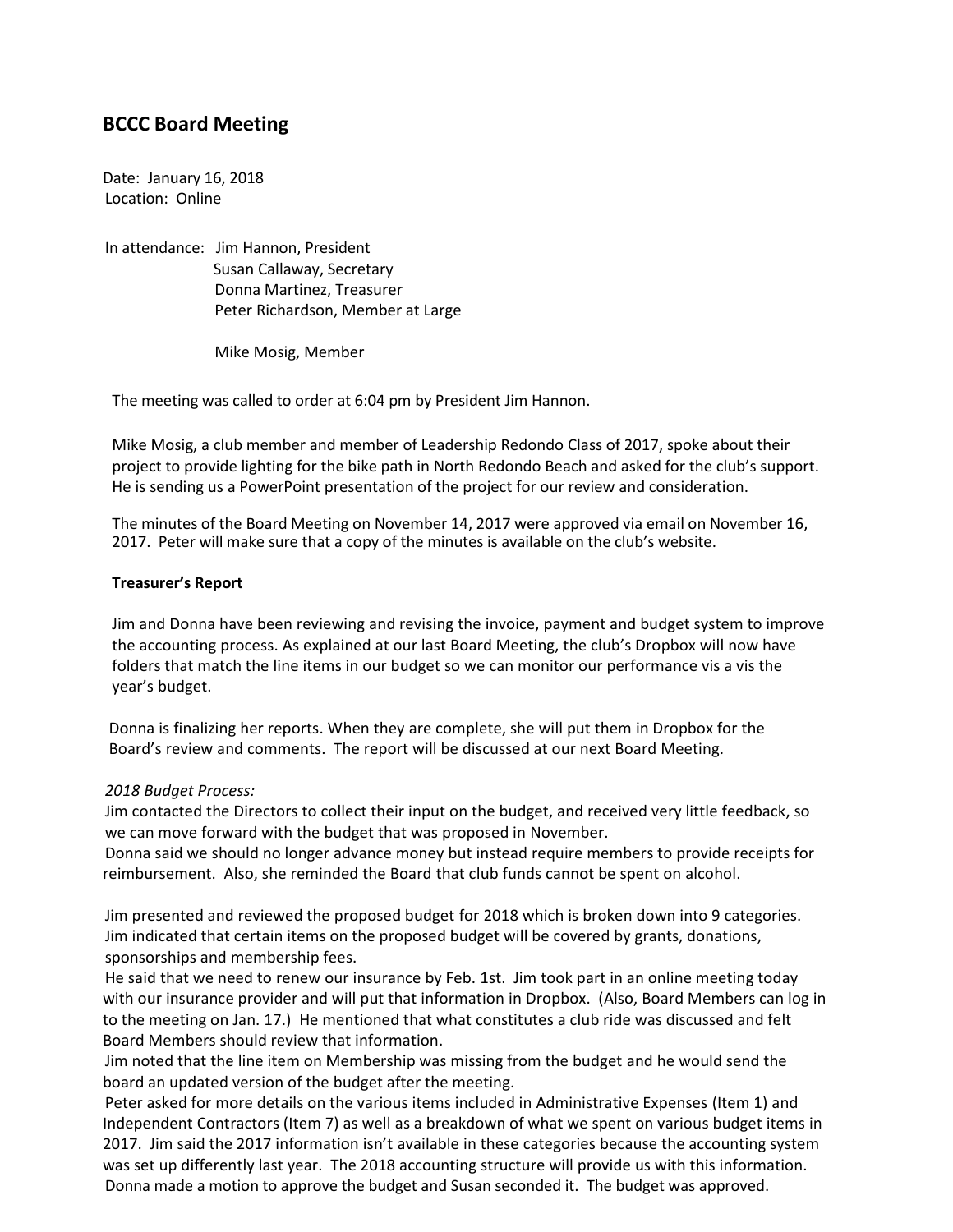## **Bicycle Education Projects**

#### *-Adult Bicycle Education Program*

As mentioned as the last Board Meeting, part of our Adult Education Program 101 will be incorporated into the Diversion Program's 3 hour Safe Bicycling Class. The Club can also provide additional education modules such as bike skills training, basic maintenance and on the road repairs.

#### *-Diversion Program*

The Bicycling Safety Presentation for this program is being reviewed and finalized.

The Diversion Program was rolled out in January in Redondo Beach. This weekend 22 tickets were issued to cyclists. Jim talked to the police department and they indicated that they only gave tickets to cyclists who "blew through" stop signs. They also said they had a mostly positive response when the option of taking a safe cycling class was mentioned.

Discussion followed as to how many classes would be offered each month and whether would we have the personnel to handle those classes. Jim mentioned that is why we are rolling out the program slowly. The program will be managed by SBBC and our LCIs will be used as instructors for the classes.

#### *-Youth Bicycle Education Program*

We already have two classes scheduled for 2018: Beryl Elementary on January 22nd and Madison Elementary on March 23rd.

Hawthorne, El Segundo, Manhattan Beach and Hermosa Beach School Districts as well as a school in L.A. are interested in our program.

#### **Sponsors and Grants**

Jim reported that two sponsors have said they will not be renewing, while the others have indicated they plan on renewing.

Jim also indicated we hope to get grant money from the same sources that supported us last year as well as miscellaneous donations.

#### **Ride Leader Program Status**

We will be offering CPR/First Aid, AED and Rider Down training program in January. Our club is unique in offering this training and we should publicize it.

We still need to work on a new policy to clarify Club vs non-Club rides as it pertains to our Liability Insurance.

## **Bike Corral Status**

Except for a few legacy events, this will be a rental only program.

## **SBBC and BCC Club Merger Team**

Jim had proposed holding an "all-hands" meeting in January to collect input from our membership before moving forward on this issue.

 Peter, who is on the joint committee, said that a pro-con document had been prepared. He felt it was too long and asked for a more succinct version, but has not seen it yet. Jim will check on it, but the meeting will be put on hold until March.

## *Joint Fundraiser:*

 There is no new information on this event which will probably be in May. Jim will check with Bonnie Nixon, our club rep for this event.